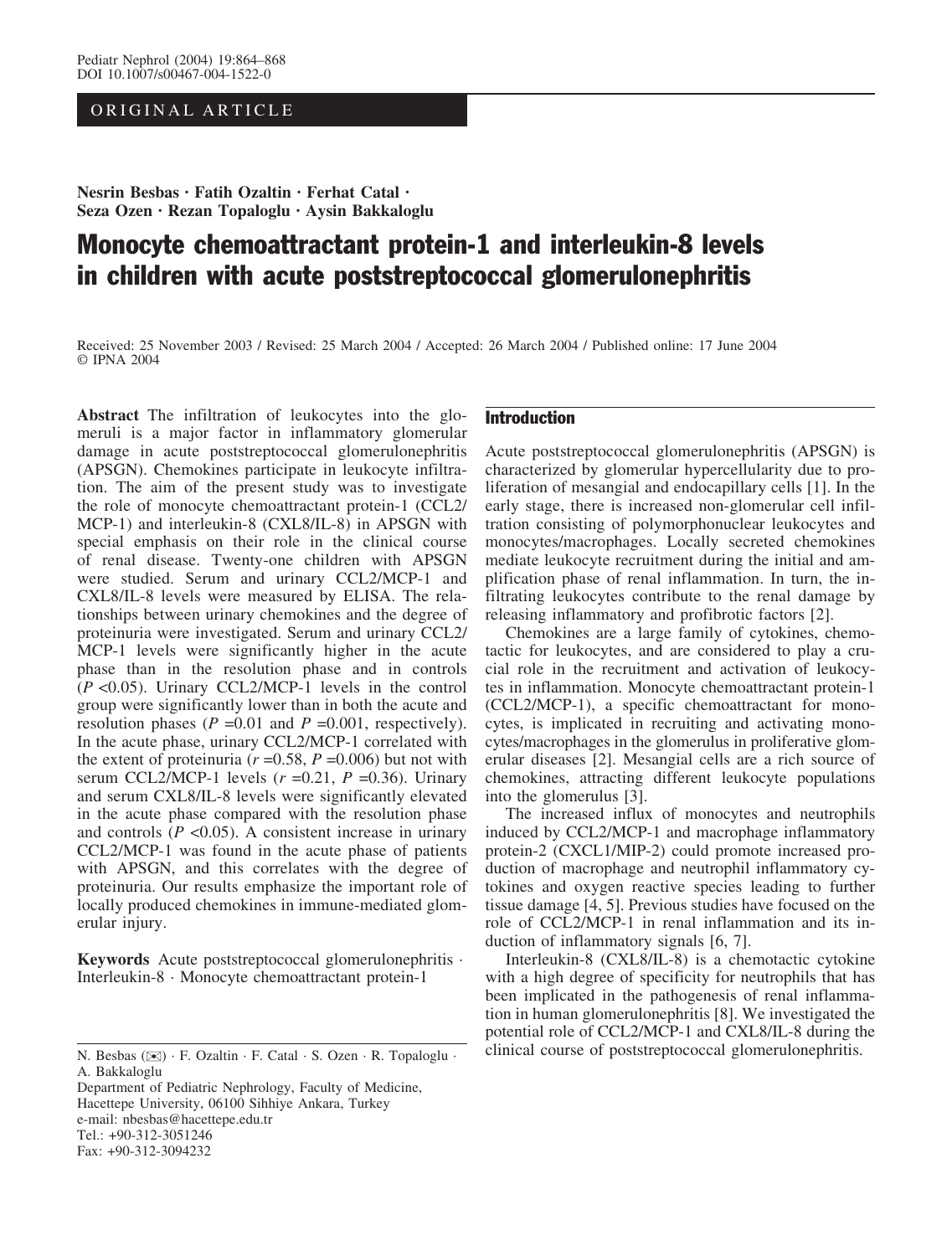## Patients and methods

Patients and controls

Between May 2000 and February 2001, 21 patients with APSGN (9 boys, 12 girls, aged  $7.3\pm2.7$  years, range  $2.5-14$  years) were included in the study within a week of onset of the disease. The patients ( $n = 14$ ) were re-evaluated in the resolution phase (6– 8 weeks after onset). Seven had severe proteinuria in the acute phase. The diagnosis of APSGN was based on epidemiological data, clinical presentation, and laboratory findings, including hematuria and proteinuria, C3 level below the normal limit, recent or ongoing  $\beta$ -hemolytic streptococcus group A infection detected by raised anti-streptolysin O (ASO) or anti-DNAse titers (>200 U/ml), and/or a positive throat culture. No clinical or historical evidence of previous renal disease was present. None of the patients had anuria and increased creatinine levels. Ten healthy age- and sex-matched children served as controls. Informed consent was obtained from the parents of the subjects. In the acute phase, patients were classified into two groups according to the severity of proteinuria as follows: group 1 ( $n = 7$ ) urinary protein/creatinine ratio greater than 2, group 2 ( $n = 14$ ) urinary protein/creatinine ratio equal to or less than 2.

#### Methods

Serum and urine samples were collected both during the acute and resolution phase. Overnight urine samples were collected from all subjects to measure the urinary concentration of CCL2/MCP-1, CXL8/IL-8, and creatinine. Urine samples were stored at  $-20^{\circ}$ C before testing. Serum and urinary CCL2/MCP-1 levels were measured with a human CCL2/MCP-1 immunoassay kit with a detection limit of 5 pg/ml (quantitative sandwich ELISA, R and D Systems, UK). Serum and urinary CXL8/IL-8 levels were measured with a human CXL8/IL-8 ELISA kit with a detection limit of 5 pg/ml (Biosource International, USA) using a cytoscreen immunoassay method. Urinary CCL2/MCP-1 and CXL8/IL-8 levels were corrected by the urinary creatinine concentration (mg creatinine/dl).

The levels of urinary protein, creatinine, blood urea nitrogen, serum creatinine, total protein, albumin, and C-reactive protein (CRP) and ASO titers were measured by routine laboratory methods. C3 and C4 levels were measured by turbidimetry (DADE Behring, Turbiquant, Germany).

#### Statistical analysis

Since almost all of the data exhibited a non-normal distribution, statistical analysis of the data was performed by non-parametric analysis. Wilcoxon and Mann-Whitney U tests were performed for comparison of the acute and resolution phases and the controls. Spearmen's non-parametric analysis of correlation was used to calculate the coefficient of correlation between the study variables. The results were expressed as median and interquartile ranges  $(IQR)$  and mean $\pm SD$  for data exhibiting non-normal and normal distributions, respectively. P values less than 0.05 were considered significant.

# **Results**

### Clinical characteristics

At the time of admission microscopic or macroscopic hematuria and proteinuria were detected in all patients. Edema and oliguria were present in 15 patients (71%); and 8 patients (38%) had hypertension. In the resolution



Fig. 1 Serum monocyte chemoattractant protein-1 (CCL2/MCP-1) levels in the acute and resolution phases of the patients with acute poststreptococcal glomerulonephritis (APSGN) and in the healthy controls

phase, 14 patients were re-evaluated. There were 6 of group 1 and 5 of group 2 patients with mild proteinuria and microscopic hematuria during the resolution phase. The ASO and CRP values were high in 95% and 42.8%, respectively, during the acute phase and returned to normal in all during the resolution phase. Decreased C3 levels were found in all patients and returned to normal in 5 of 14 patients at 6 weeks and in 9 patients at 8 weeks after onset.

The serum CCL2/MCP-1 level was higher in the acute phase [230 (IQR 50) pg/ml] than in the resolution phase  $[160 (IQR 22.5)$  pg/ml] and in healthy controls  $[120 (IQR 16.01)]$ 10) pg/ml] ( $P = 0.001$  and  $P = 0.001$ , respectively). Furthermore, there was significant difference between the serum CCL2/MCP-1 levels of the patients in the resolution phase and those of the control group  $(P = 0.01)$ (Fig. 1). In patients with mild-to-moderate proteinuria, serum CCL2/MCP-1 levels were 210 ( IQR 80) pg/ml and 155 (IQR 27.5) pg/ml in the acute and resolution phases, respectively. In patients with severe proteinuria serum CCL2/MCP-1 levels during these phases were 235 (IQR 42.5) pg/ml and 165 (IQR 25) pg/ml, respectively. There was no correlation between the severity of proteinuria and serum CCL2/MCP-1 levels  $(P > 0.05)$ .

Urinary CCL2/MCP-1 levels were significantly higher in the acute phase [1,714 (IQR 35.2) pg/mg creatinine] compared with the resolution phase [103.5 (IQR 11. 5) pg/mg creatinine] and the controls [16 (IQR 7.2) pg/mg creatinine] ( $P = 0.001$  and  $P = 0.001$ , respectively). There was also a significant difference between urinary CCL2/ MCP-1 levels in the resolution phase and those of the control group  $(P = 0.01)$  (Fig. 2).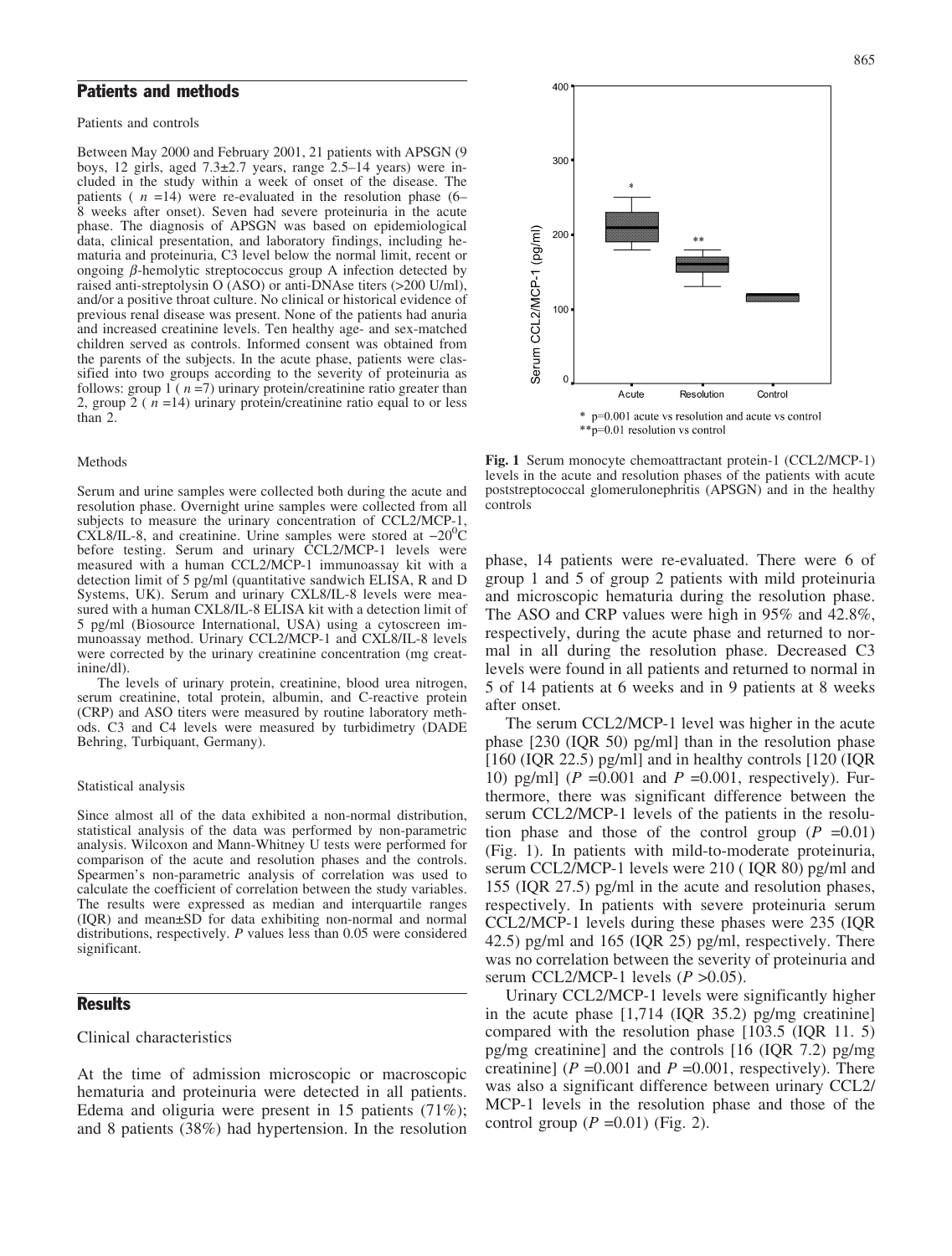

\* p=0.001 acute vs resolution and acute vs control \*\* p=0.01 resolution vs control

Fig. 2 Urinary CCL2/MCP-1 levels in the acute and resolution phases of the patients with APSGN and in the healthy controls



Fig. 3 Correlation between urinary CCL2/MCP-1 levels and the severity of proteinuria in the acute phase

Urinary CCL2/MCP-1 levels in patients with severe proteinuria [1,891 (IQR 36.1) pg/mg creatinine] were significantly higher than those with mild and moderate proteinuria [group 2, 925.5 (IQR 83) pg/mg creatinine] in the acute phase  $(P = 0.04)$ . Urinary CCL/2MCP-1 levels in these patients decreased with resolution [115 (IQR 130) pg/mg creatinine for severe proteinuria and 103 (IQR 111) pg/mg creatinine for mild-to-moderate proteinuria] and the difference between the groups disappeared  $(P = 0.9)$ . Furthermore, urinary CCL2/MCP-1 levels were positively correlated with the severity of proteinuria in the acute phase  $(r = 0.58, P = 0.01)$  (Fig. 3).



Fig. 4 Correlation between levels of urinary CCL2/MCP-1 and interleukin-8 (CXL8/IL-8) in the acute phase

However, no correlation was found between serum and urine CCL2/MCP-1 levels  $(r=0.21, P=0.36)$ . In addition, there was no significant difference between the serum CCL2/MCP-1 levels of the patients and severity of proteinuria.

Serum CXL8/IL-8 levels were significantly elevated in the acute phase [0.07 (IQR 0.04) pg/ml] compared with the resolution phase [0.06 (IQR 0.01)] and healthy controls  $[0.05 \text{ (IQR } 0.003)]$  (P = 0.001 and P = 0.001, respectively). In patients with mild-to-moderate proteinuria, serum CXL8/IL-8 levels were 0.06 (IQR 0.01) pg/ml and 0.07 (IQR 0.02) pg/ml in the acute and resolution phases, respectively. In patients with severe proteinuria these values were 0.07 (IQR 0.05) pg/ml and 0.07 (IQR 0.01) pg/ml, respectively ( $P > 0.05$  between groups with severe and mild-to-moderate proteinuria in both acute and resolution phases). Urinary CXL8/IL-8 levels were higher in both the acute and resolution phases [0.18 (IQR 0.56) and 0.08 (IQR 0.04) pg/mg creatinine, respectively] than in the healthy controls [0.002 (IQR 0.004) pg/mg creatinine]  $(P = 0.001$  for each). In patients with mild-to-moderate proteinuria, urinary CXL8/IL-8 levels were 0.19 (IQR 0.24) pg/mg creatinine and 0.09 (IQR 0.05) pg/mg creatinine in the acute and resolution phases, respectively. In patients with severe proteinuria these values were 0.17  $(IOR 0.6)$  pg/mg creatinine and  $(0.07 (IOR 0.01)$  pg/mg creatinine, respectively  $(P > 0.05)$  between groups with severe and mild-to-moderate proteinuria in both the acute and resolution phases). There was no significant correlation between urinary CXL8/IL-8 and the severity of proteinuria ( $r = 0.15$ ,  $P = 0.51$ ). Urinary CXL8/IL-8 levels were correlated positively with urinary CCL2/MCP-1 levels in the acute phase  $(r=0.72, P=0.001)$  (Fig. 4).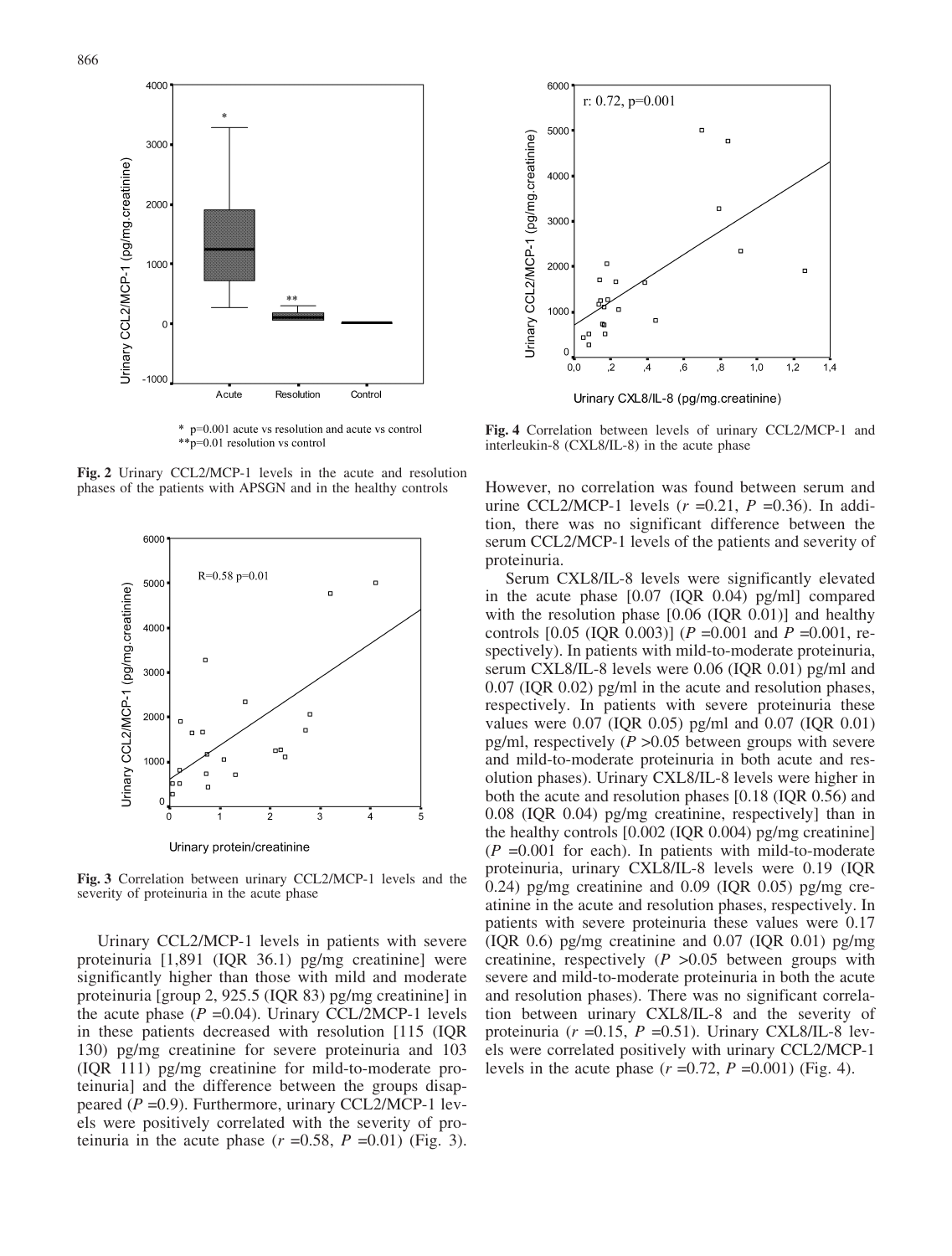#### **Discussion**

Infiltration of leukocyte populations to sites of inflammation is a common feature in APSGN. Chemokines participate in leukocyte infiltration, which plays a major role in glomerular injury during immune complex glomerulonephritis [2]. Chemokines produced by the glomerular cells not only induce recruitment of inflammatory cells but can also alter functions of resident glomerular cells, per se [9]. Therefore chemokines may play an important role in the events leading to podocyte injury and proteinuria.

CCL2/MCP-1 and CXL8/IL-8 have been implicated in recruiting leukocytes to the glomerulus during immune renal injury. CCL2/MCP-1 is both an inflammatory and a chemotactic factor for human mesangial cells [10]. CXL8/IL-8 appears to act as a pro-inflammatory mediator and a chemokine for leukocytes [10, 11].

In this study, urinary CCL2/MCP-1 levels were significantly higher in the acute phase than in the resolution phase or in controls. The origin of elevated urinary CCL2/ MCP-1 is not obvious. It might simply reflect increased glomerular permeability. However, the lack of correlation between serum and urinary CCL2/MCP-1 levels in our study suggested an intrarenal source of CCL2/MCP-1. In addition, a positive correlation of urinary, but not serum, CCL2/MCP-1 levels with the degree of proteinuria further supports this observation.

Previous studies indicate that the streptococcal erythrogenic toxin type B (ETB) and its precursor (ETBP) could be involved in the pathogenesis of APSGN [12]. Expression of CCL2/MCP-1 is observed in the mesangium of inflamed glomeruli and can be upregulated in response to streptococcal proteins [13]. The presence of streptococcal proteins in the mesangial microenvironment indicates a possible interaction between ETB-ETBP and intrinsic mesangial cells during APSGN, leading to increased expression of CCL2/MCP-1 and CXCL1/MIP-2 and further influx of neutrophils and monocytes into the renal tissue. Thus it could promote increased production of macrophages, neutrophils, inflammatory cytokines, and oxygen reactive species leading to further tissue damage [13, 14].

Locally secreted chemokines mediate leukocyte recruitment during the initial and amplification phase of renal inflammation. In turn, the infiltrating leukocytes contribute to the renal damage by releasing inflammatory and profibrotic factors [2]. In human and experimental models of glomerulonephritis, MCP-1 plays a pivotal role in the attraction of monocytes into the renal tissue [15, 16]. Anders et al. [17] showed that expression of CCL2/ MCP-1 and its receptor precedes proteinuria in a murine model of transient immune complex glomerulonephritis. Their results indicate an important role of CCL2/MCP-1 and its receptor in the early initiation phase of glomerular leukocyte infiltration. CCL2/MCP-1 has also been implicated in the activation of inflammatory cells [18]. We have demonstrated that the degree of proteinuria increases in proportion to the urinary CCL2/MCP-1 excretion. Based on this finding, we have suggested that an increas-

ed influx of monocytes and neutrophils through CCL2/ MCP-1 expression during the initiation phase could promote increased production of inflammatory cytokines leading to proteinuria that reflects tissue damage.

The neutrophil chemokine CXL8/IL-8 is one of the most intensely studied chemotactic factors in renal diseases. It has been suggested that CXL8/IL-8 may be partially responsible for the infiltration of leukocytes during glomerulonephritis [19]. CXL8/IL-8 is produced mainly by diseased glomeruli and infiltrating cells, and may be involved in the pathogenesis and acute exacerbation of the disease. CXL8/IL-8 is not only a potent chemeoattractant for neutrophils, but also triggers the release of cytotoxic products, which are important for the development of renal damage [11, 20, 21].

In the present study, we found markedly increased urinary CXL8/IL-8 levels independent of serum levels. The lack of correlation between urinary CXL8/IL-8 levels and proteinuria also suggested local production of CXL8/ IL-8. However, the levels of urinary CCL2/MCP-1, but not urinary CXL8/IL-8 levels, correlated with the degree of proteinuria. CXL8/IL-8 almost normalized before the disease was in the resolution phase. Therefore, CXL8/ IL-8 might play a role in stimulating the disease, whereas CCL2/MCP-1 perpetuates it.

In conclusion, our results suggest that urinary CCL2/ MCP-1 and CXL8/IL-8 levels reflect the participation of these chemokines in the glomerular inflammatory response. Furthermore, urinary CCL2/MCP-1 might also be an indicator of the severity of the glomerular inflammatory process. This emphasizes the important role of locally produced chemokines in immune-mediated glomerular injury.

Acknowledgements The authors are grateful for the support of the Hacettepe University Institute of Child Health. We thank Yucel Bassoy for excellent technical assistance.

## **References**

- 1. Ruiz P, Soares MF (2003) Acute postinfectious glomerulonephritis: an immune response gone bad? Hum Pathol 34:1–2
- 2. Anders HJ, Vielhauer V, Schlöndorff D (2003) Chemokines and chemokine receptors are involved in the resolution or progression of renal disease. Kidney Int 63:401–415
- 3. Rovin BH, Yoshimura T, Tan L (1992) Cytokine-induced production of monocyte chemoattractant protein-1 by cultured human mesangial cells. J Immunol 148:2148–2153
- 4. Tam FW, Karkar AM, Smith J, Yoshimura T, Steinkasserer A, Kurrle R, Langner K, Rees AJ (1996) Differential expression of macrophage inflammatory protein-2 and monocyte chemoattractant protein-1 in experimental glomerulonephritis. Kidney Int 49:715–721
- 5. Cattell V (1994) Macrophages in acute glomerular inflammation. Kidney Int 45:945–952
- 6. Rovin BH, Doe N, Tan LC (1996) Monocyte chemoattractant protein-1 levels in patients with glomerular disease. Am J Kidney Dis 27:640–646
- 7. Sica A, Wang JM, Colotta F, Dejana E, Mantovani A, Oppenheim JJ, Larsen CG, Zachariae CO, Matsushima K (1990) Monocyte chemotactic and activating factor gene expression